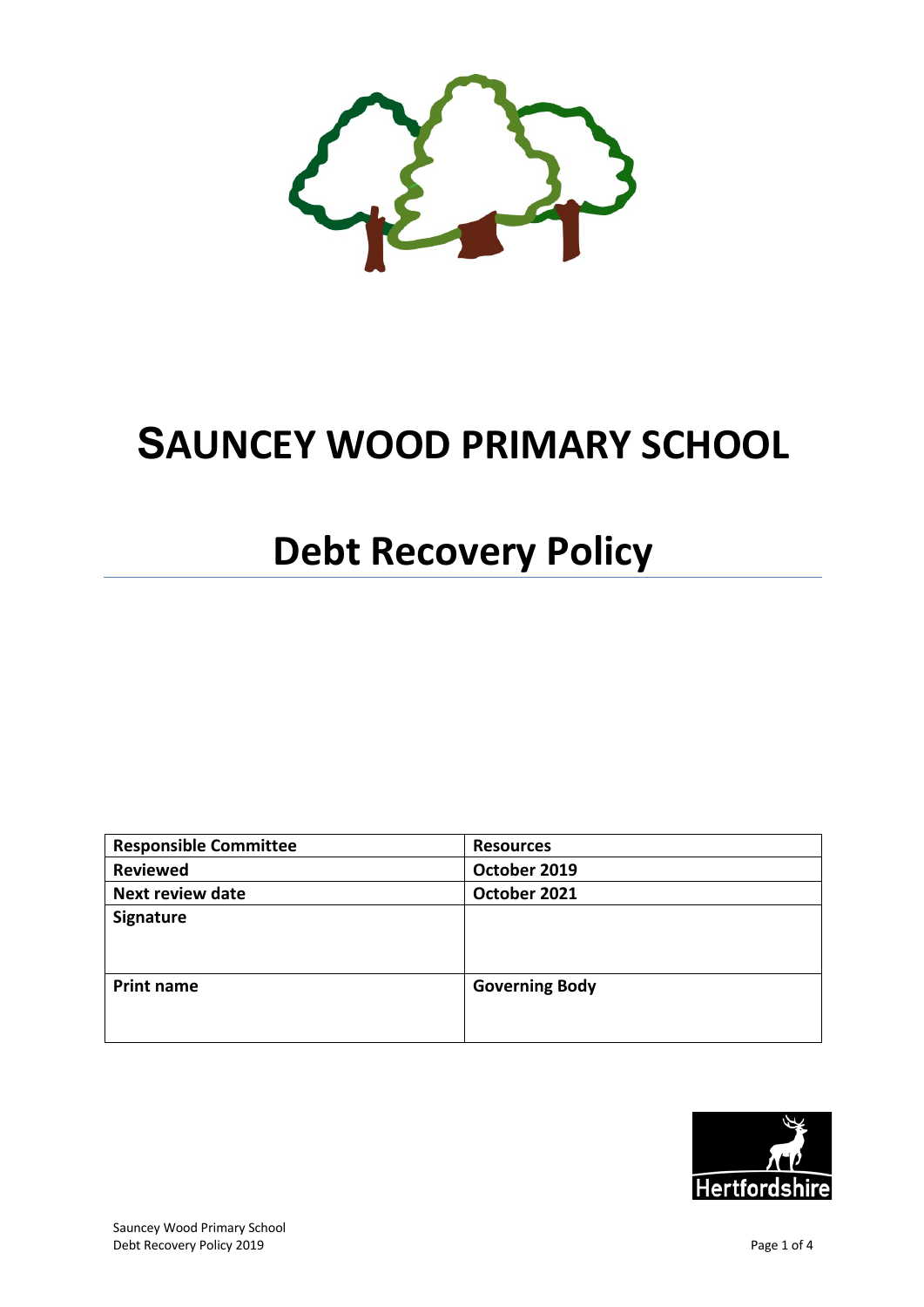

## **DEBT RECOVERY POLICY**

#### **General requirements**

Sauncey Wood Primary School will take all reasonable measures to vigorously collect debts as part of its management of public funds. A debt will be written off only after all reasonable measures (commensurate with the size and nature of the debt) have been taken to recover it.

Sauncey Wood Primary School's debt recovery policy will observe the relevant financial regulations and guidance set out in the Financial Handbook for Schools and any other legal requirements. In particular:

- The Governing Body will not write-off any debt belonging to the school which exceeds £500. Any sums above this will be referred to the Director of Children's Services for approval and the formal agreement of the County Council's Finance Director obtained before writing-off. (If any debtor has a number of debts which together exceed the write-off limit then these will be treated as a total amount).
- A formal record of any debts written off will be maintained and this will be retained for 7 years (see Appendix C of Chapter 13 of the Financial Procedures Manual for proforma).
- Sauncey Wood Primary School will not initiate any legal action to recover debts, but will refer any debts which it has not been able to collect (unless a decision to write-off the debt is demonstrably a reasonable course of action) to the County Secretary to consider taking legal or other action to recover the debt.
- Sauncey Wood Primary School will NOT write-off any debt belonging to the County Council or another party, e.g. debts for school meals. If in doubt as to the appropriate action to collect any such debts the school will seek advice promptly from officers of the County Council.

#### **School staff are expected to follow the following procedures to secure the collection of all debts.**

## **Recording of goods or services supplied where payment is not received in advance or 'at the point of sale'.**

A record will be kept of all such supplies that details what was supplied, the value, the date(s) and the identity of the 'debtor', e.g. child, parent, hirer, etc.

Where invoices are raised these should state the date by which payment is due.

In all other cases correspondence with parents, etc. should indicate the maximum period that the school regards as reasonable before payment is overdue, e.g. contributions for a school trip should be received by, payment for items purchased should be sent to the school office by, etc.

The Governing Body should determine what the reasonable 'credit period' is if this is not otherwise specified, e.g. the governors may stipulate the maximum settlement period for school lettings in a separate 'premises letting policy'.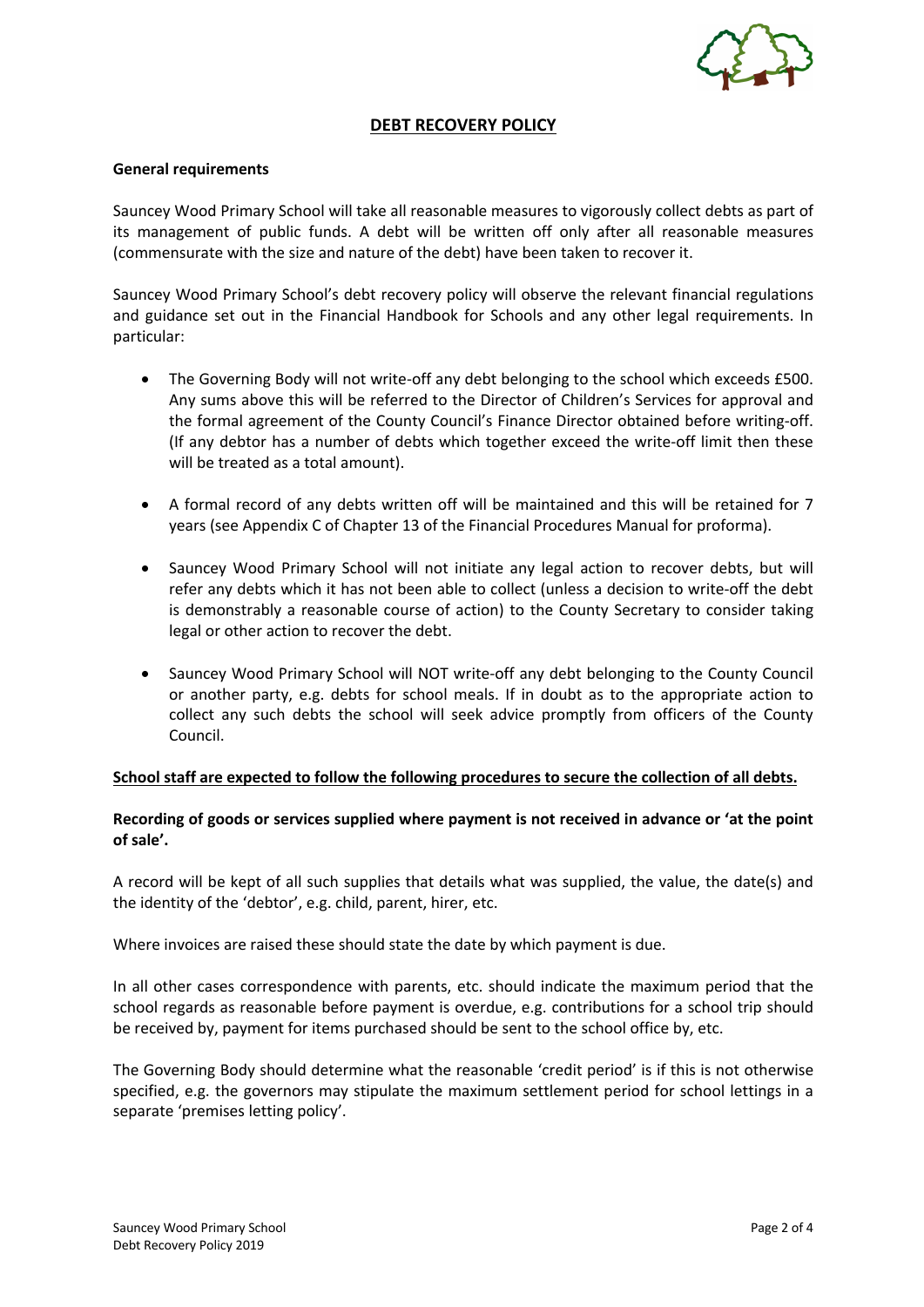

### **Initial reminders**

Initial reminders may be informal and made either in person (when a parent comes to collect/drop off the child) or by telephone. Normally, the Office Manager will undertake this having built up a good relationship with the parents.

#### **First reminder letter**

A formal reminder letter should be issued after 2 weeks from any informal reminder / the date of supply. If action is to proceed further, it is necessary to prove that all reasonable attempts have been made to recover the debt, and that these attempts have been made in a timely manner, i.e. at the time that the debt first became overdue.

#### **Second reminder letter**

A second reminder letter will be issued in 2 weeks after the First reminder letter.

#### *Using reminder letters*

Should a debt need to be taken beyond two reminder letters, formal written evidence may have to be produced. It is therefore important that at least one, but preferably two, written reminders are sent. Details of all reminders, whether verbal or in writing, should be maintained. Where a letter is issued, a copy must be retained on file.

#### **Failure to respond to reminders / settle a debt**

If no response is received from the reminders issued, a letter will be sent to the debtor advising them that the matter will be referred to the County Secretary's Department, Legal and Administration.

At the discretion of the Governing Body / Resources Committee /Headteacher the debtor may be advised that they will be required to pay in advance for all future supplies or the supply will no longer be available to them. This decision and its basis will be recorded.

#### **Negotiation of repayment terms**

Debtors are expected to settle the amount owed by a single payment as soon as possible after receiving the first 'overdue reminder'.

If a debtor asks for 'repayment terms' these may be negotiated at the discretion of the Headteacher, in discussion with the Resources Committee/Governing Body. A record of all such agreements will be kept. A letter will be issued to the debtor confirming the agreed terms (unless this is not judged necessary). The settlement period should be the shortest that is judged reasonable.

The Headteacher / Resources Committee / Governing Body will decide whether any debtor who has been granted extended settlement terms will not be offered any further 'credit' and will be required to pay in advance in future.